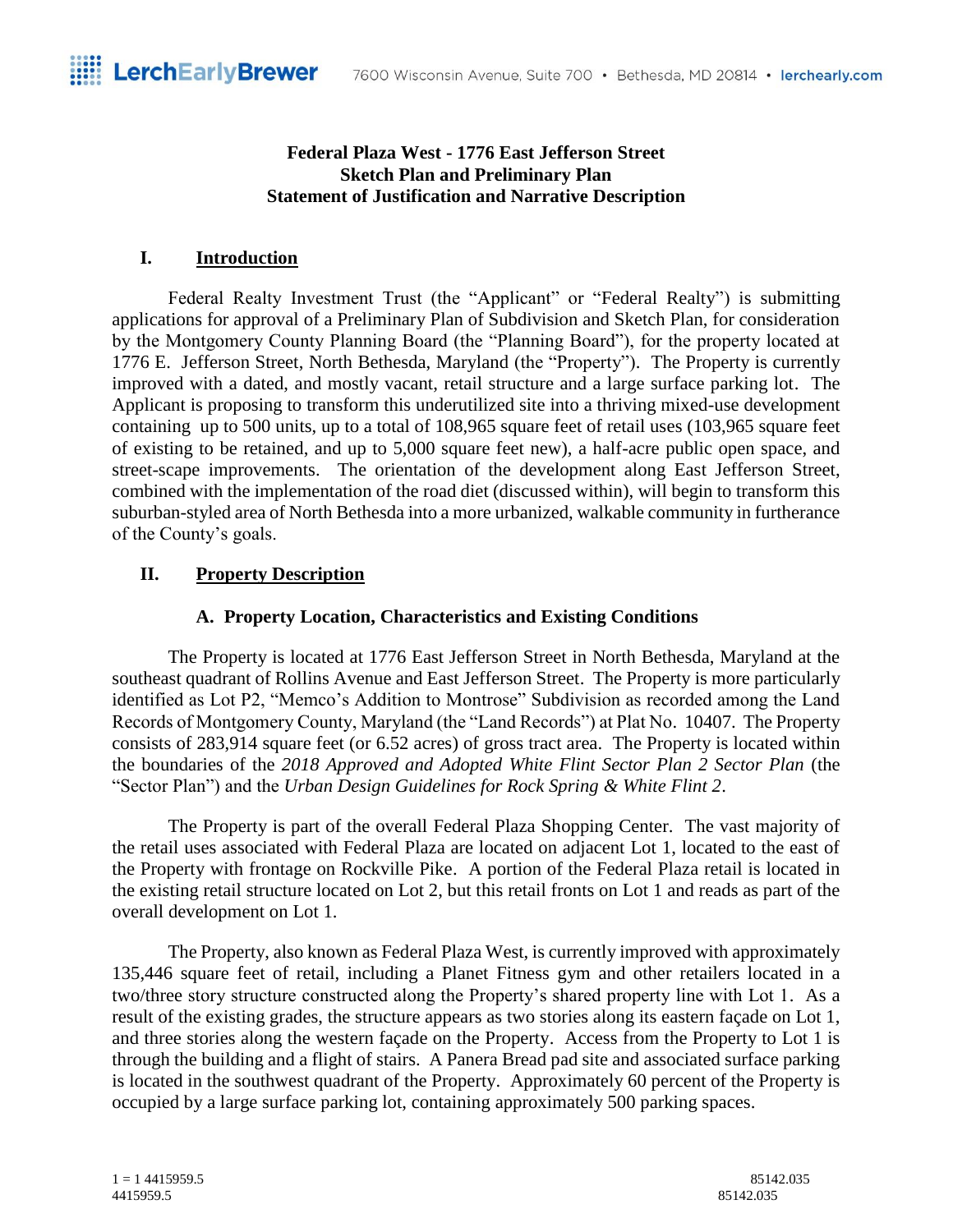The Property has very little green space and landscaping, and there are no known stormwater management facilities on the Property.

### **B. Zoning and Permitted Uses**

The Property is zoned  $CRT - 2.25$ , C-0.75, R-1.5, H-150. Pursuant to Section 3.1.6 of the Montgomery County Zoning Ordinance (the "Zoning Ordinance"), multi-family residential and retail are permitted uses in the CRT Zone. As discussed in this Statement, the Project satisfies the various requirements of the CRT Zone.

## **C. Surrounding Zoning and Land Uses**

The Property is surrounded primarily by commercial and residential uses. The Property's immediate surroundings are more specifically described as follows:

- North: The properties located immediately north of Project are commercial uses with frontage on Rollins Avenue that are located within the City of Rockville.
- South: To the south of the Property is a residential multi-family housing unit development zoned R-20, known as Miramont Villas and Miramont Apartments, containing a combination of rental and condominium units.
- East: To the east of the Property is Federal Plaza, zoned CR-2.25, C-0.75, R-1.5, H-15. Federal Plaza is a suburban styled shopping center with a large surface parking lot containing 125,000 square feet of retail uses including several primary tenants, including Trader Joe's grocery store.
- West: The Property is bordered to the west by East Jefferson Street. Across East Jefferson Street are detached, single-family housing units located within the City of Rockville. On the west side of East Jefferson Street further to the south is a large senior living complex and the Charles E. Smith Jewish Day School.

### **III. Proposed Development**

In line with the County's goals to transform Rockville Pike into a strong mix of residential and commercial uses, the Applicant is requesting approval to develop the Property with two midrise seven-story residential/mixed use buildings containing a total residential and commercial density of up to 583,016 square feet (including up to 500 units) with a total of 702 parking spaces. Approximately 103,965 square feet of the existing 135,446 square feet of existing retail uses on the Property will be retained. A key component of the Project is a half-acre (21,780 square foot) neighborhood green urban park (the "Urban Park") which will include varied seating and gathering options, special paving and open green space, providing opportunities for passive and active recreation.

To help activate the Urban Park, the ground floor residential units fronting the Park will have direct access to the outside from each unit. The southern portion of the Project will be oriented along East Jefferson Street to help frame the street. A specially paved woonerf will be located in the center of the Property, providing access from East Jefferson Street to the parking garage located in the southeast quadrant of the Property. The upper story western façade of the parking garage will be lined with residential units to help conceal the parking structure.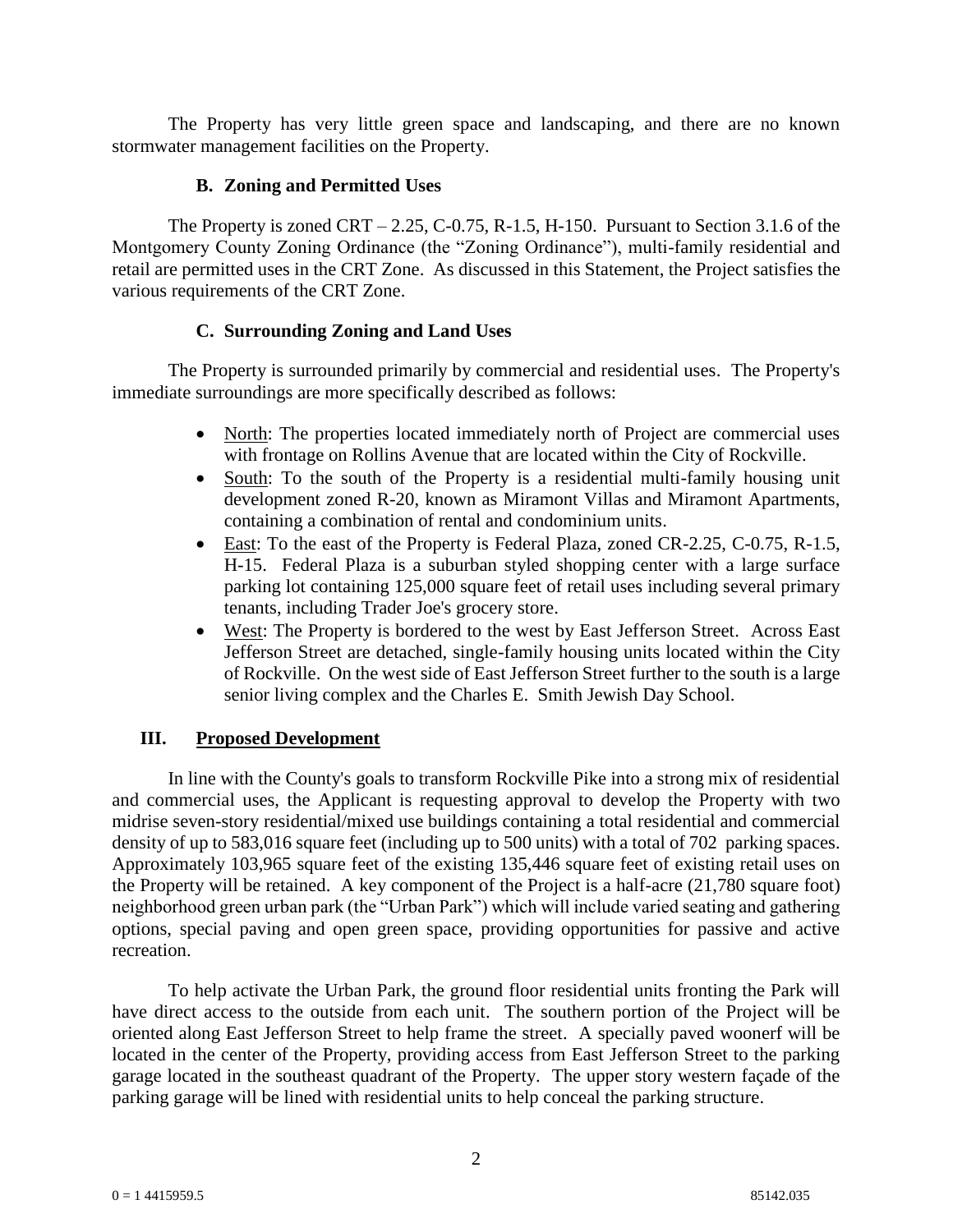As a result of the existing Panera Bread lease, the Project will be constructed in two phases, with the first phase containing the northern building, the parking structure and the Urban Park. Pursuant to Panera's lease, the parking field surrounding the restaurant will be preserved during the first phase of development. Upon expiration of the Panera lease, the second and final phase of the Project will be completed.

The first phase of the Project will contain up to 300 units. Phase 1 anchors the east side of the Urban Park. It includes seven total levels (87 feet) of residential use supported by a private courtyard that contributes to the substantial exterior amenities on the projects. The building's lobby will be on the southwest corner to activate the neighborhood green and woonerf space. Additionally, walk-up units on the Urban Park to the west help activate the space. It also includes a parking structure to park both the phase 1 building and the future phase 2 building.

The second phase of the Project will contain up to 200 units and provide up to 5,000 square feet for ground floor retail in the northwest corner of the building. The building is 7 levels and helps define the south side of the neighborhood green. Its lobby and amenity space will be located on the north and activate the woonerf space. It too includes a private interior courtyard for additional outdoor amenities that is open to the south. Its parking is provided by the phase 1 parking structure.

The Project will provide 15 percent moderately priced dwelling units ("MPDUs") and, in accordance with Zoning Ordinance section 4.6.2.C.6, will provide an additional 12 feet in height over the mapped zoning height of 75 feet in order to accommodate those MPDUs in excess of 12.5 percent.

The Applicant will provide significant streetscape improvement along the Property's frontage including a bike path, street lined trees, sidewalks, lighting, and brick pavers to engage the pedestrian realm and provide safe pedestrian connections. The site is currently improved with four access points, two in the center of the Property providing access from East Jefferson Street to the site, and two on the northern and southern ends of the Property. The Applicant is proposing to eliminate one of the four access points. In accordance with the recommendations of the Sector Plan, the Applicant will retain the two access points connecting East Jefferson Street to Rockville Pike, on the northern and southern boundaries of the Property. These access points will provide important mid-block east-west connections and provide direct access to the north-south mews located between the existing retail structure and the new residential buildings as well as to the Federal Plaza shopping center to the east of the Property. The Applicant will improve the two existing connections with wide sidewalks and street trees. In addition, the Applicant is proposing the construction of a woonerf in approximately the center of the Property to provide direct access to the proposed parking structure. The woonerf will utilize traffic calming measures, such as special paving materials to safely accommodate concurrent vehicular and pedestrian travel. The woonerf will also have the visual effect of extending the public open space to the phase 2 building.

As detailed in Section VIII.C.i. herein, the Project will provide extensive streetscape frontage improvements, and will provide a separated bike lane and pedestrian improvements that extend well past the Property as part of the implementation of the East Jefferson Street road diet.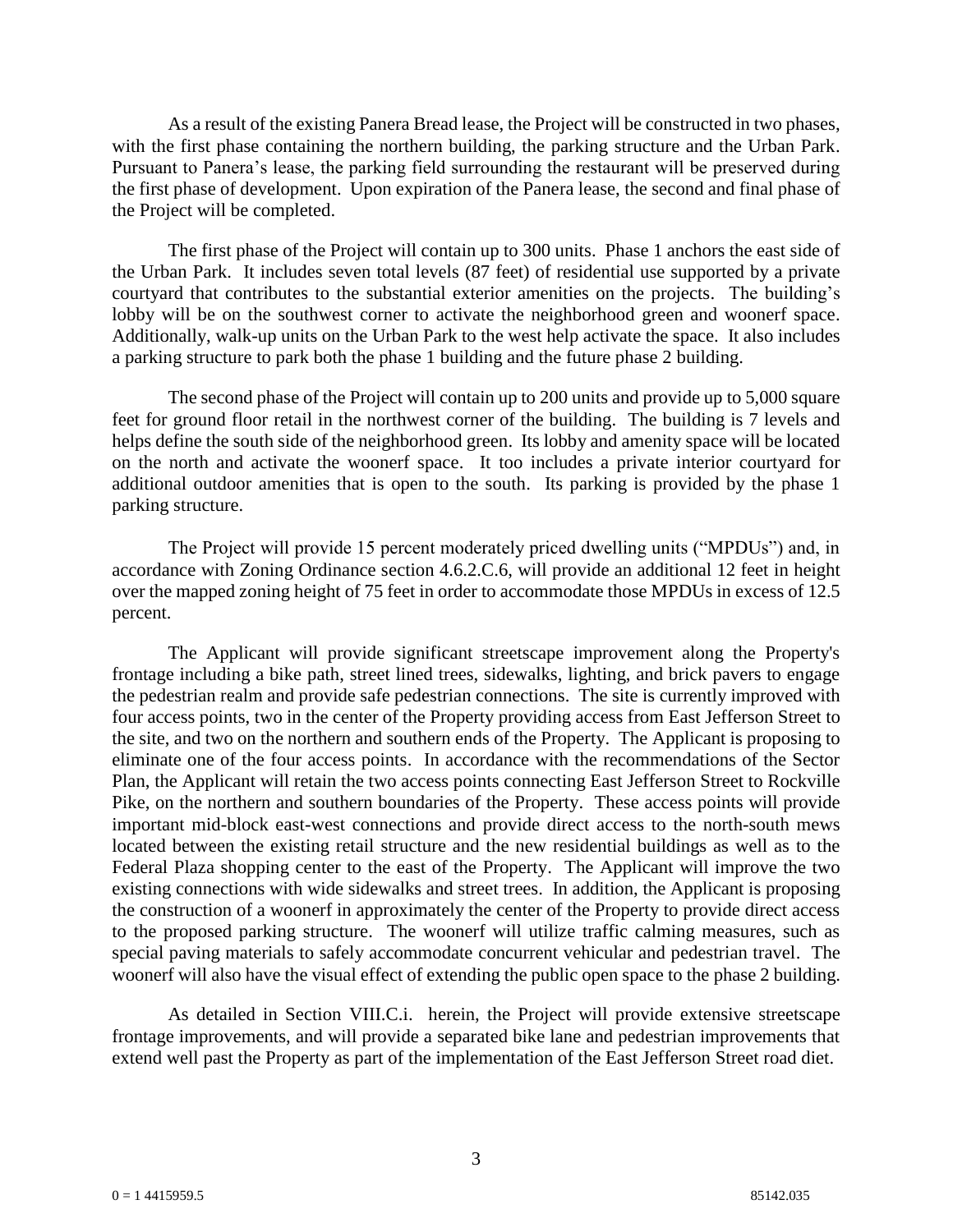### **A. Architecture and Design**

While the proposed massing, site and landscape plans provide the foundation for the proper scale, circulation and function of the public realm, it will be the architectural details that will give the space meaning, character and scale. Large windows, balconies and terraces will overlook the public spaces providing additional layers of interest and activity. A sense of quality will be transmitted by the use of durable materials especially at the areas that can be touched along the pedestrian walkways. Details and scaling elements like bay projections, inset terraces, material changes and horizontal differentiation between different uses will be used to add interest to the street wall. Building elements will utilize strategies designed to break down the mass and reduce the overall appearance of the buildings. All will be designed to give a sense of cohesion and calming unity to the public areas of this new neighborhood center. These details will be developed further during the Site Plan approval process.

# **B. Parking and Loading**

Pursuant to Section 6.2.4 of the Zoning Ordinance, the CRT zone generally requires a minimum of one (1) vehicular parking space per dwelling unit. However, this parking rate may be reduced to .8 spaces per unit based on the aggressive non-auto driver mode share goals of the White Flint Sector Plan and further reduced by other deductions provided by the Zoning Ordinance. The Project will provide 702 vehicular parking spaces and 17 motorcycle spaces.

The Applicant will retain the existing retail structure that will include converting a portion of the first level of the structure to provide approximately 68 parking spaces. The structured parking garage to be located in the southeastern portion of the Property and constructed as part of Phase 1 will provide approximately 597 parking spaces. The garage is directly accessible from the woonerf and will also be accessible from both the northern and southern access drives, via the mews running between the retail structure and the new development. The northern and western façades of the parking structure will be concealed by the phase 1 and phase 2 residential structures, respectively. The Applicant will utilize attractive garage screenings, such as green walls or murals, to help screen the southern and eastern façades of the parking structure. In addition, 54 surface parking spaces will be provided. Two loading bays for the phase 1 building will be provided in the southeast corner of the building accessible from the mews, and two loading bays will be provided in the phase 2 building along its southern façade, accessible from the southern drive aisle.

Section 6.2.4.C of the Zoning Ordinance requires that 0.5 bicycle spaces be provided per dwelling unit, up to a maximum of 100 spaces, for every new multi-family residential building containing 20 or more dwelling units. Of the residential bicycle parking spaces required, 95 percent must be provided as long-term spaces. Accordingly, the Project will provide a total of 100 bicycle parking spaces, of which 95 are required to be long-term spaces that will be located in a secure room within the existing retail building at the ground floor.

# **C. Public Use Space and Amenities**

Pursuant to the Optional Method of Development, based on the tract area of 6.52 acres and frontage only along East Jefferson Street, the Applicant is required to provide a minimum of 10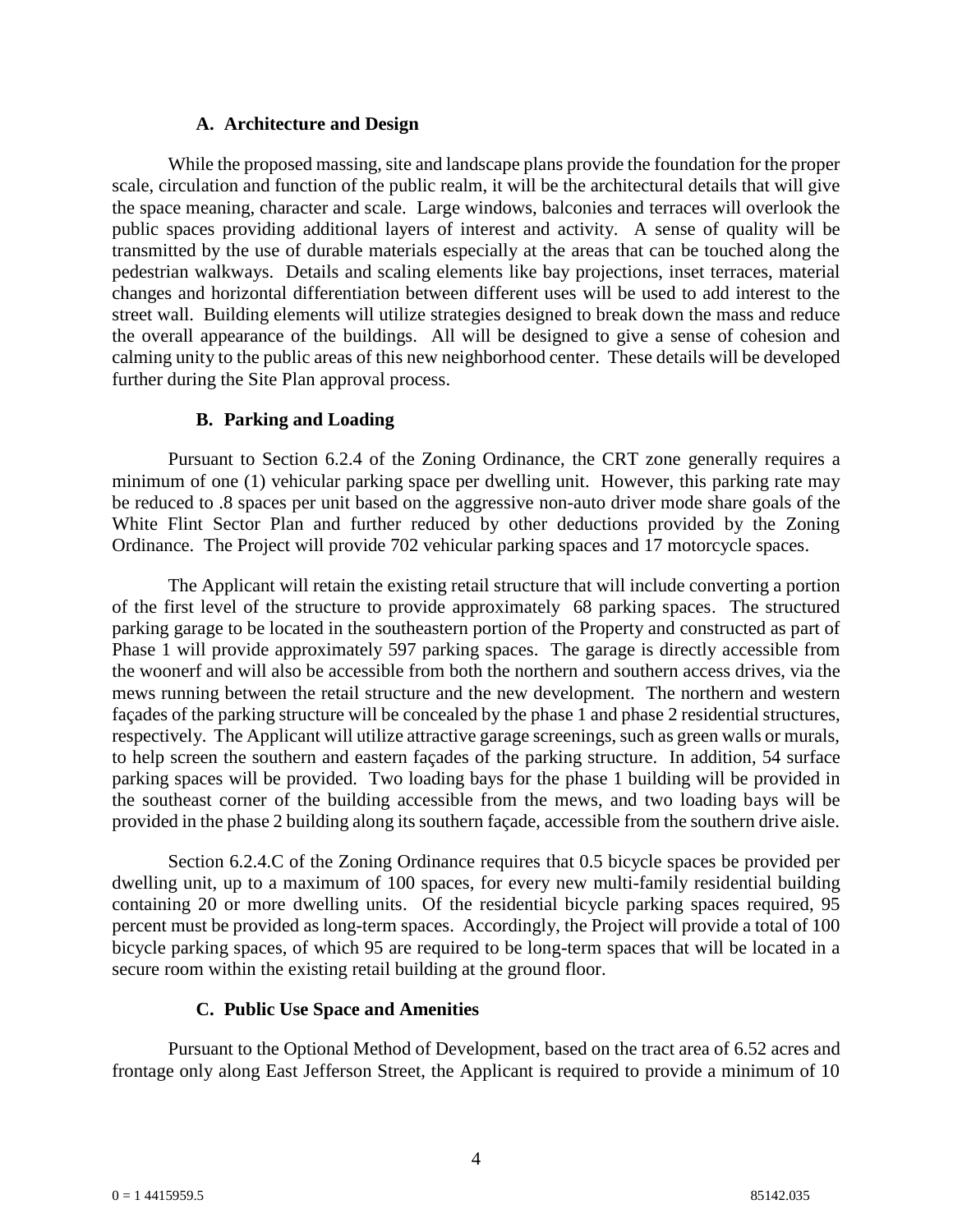percent on-site public use space (or 26,407 square feet) and the Project will provide 27,308 square feet of public use space.

The primary public use space is the 21,780 square foot Urban Park, featuring a variety of attractive and functional seating options as well as plantings and landscaping to encourage pedestrian activity and provide a meaningful green space to the community. The provided seating in the Urban Park will be movable to provide additional flexibility for programming and open space. The southern end of the Urban Park will be improved with hardscaping. The Urban Park will be highly visible and easily accessible from East Jefferson Street and will provide a benefit to the entire community. In addition, the Project will provide enhanced sidewalks and green areas along the woonerf and around the phase 2 building.

In addition to the public use space, the Project will provide a generous number of amenities for the Project's future residents. Phase 1 will provide a private, residential courtyard with a mix of pavement and green area for varied types of recreation, and a swimming pool. Phase 2 will provide an elevated outdoor courtyard for passive recreation. In addition, the Project will include community lounges and a gym for the residents. The Applicant's recreation and amenity analysis, as required by M-NCPPC's Recreation Guidelines and the CRT Zone, will be submitted at the time of Site Plan and will meet or exceed the residential recreational/amenity space requirement.

## **IV. Sector Plan Conformance**

The Property falls within the Rockville Pike – Montrose North District ("Rockville Pike District") of the 2018 Approved and Adopted White Flint 2 Sector Plan (the "Sector Plan"). The Project substantially conforms to the overall goals of the Sector Plan and the specific recommendations for the Rockville Pike District

# **A. White Flint II Sector Plan**

An overarching goal of the Sector Plan is to "strengthen and link an important segment of North Bethesda through new land uses, parks and open spaces, mobility options, community facilities, and design guidelines." (See page 20). The Sector Plan's key recommendations are centered on the following categories, including: (1) mobility, (2) urban design, (3) housing, (4) parks and open space, and (5) sustainability. The Project, which transforms a dated and environmentally unsuitable back end of a retail center, into quality housing with streetscape improvements in close proximity to the Metro and various transit services, promotes these overall goals and objectives as follows:

### i. Transportation and Mobility

The Sector Plan envisions "a safe and efficient multi-modal transportation network that focuses on improving connectivity within the Plan area, as well as with adjacent residential neighborhoods, the 2010 White Flint Sector Plan area, and the City of Rockville." (See page 70). The Applicant is proposing significant streetscape improvements to encourage multi-modal transportation along East Jefferson Street, including a separated bike path along the Property frontage that will extend well beyond the Property's boundaries. The building has been oriented toward East Jefferson Street, with the Urban Park directly fronting the street, to define and activate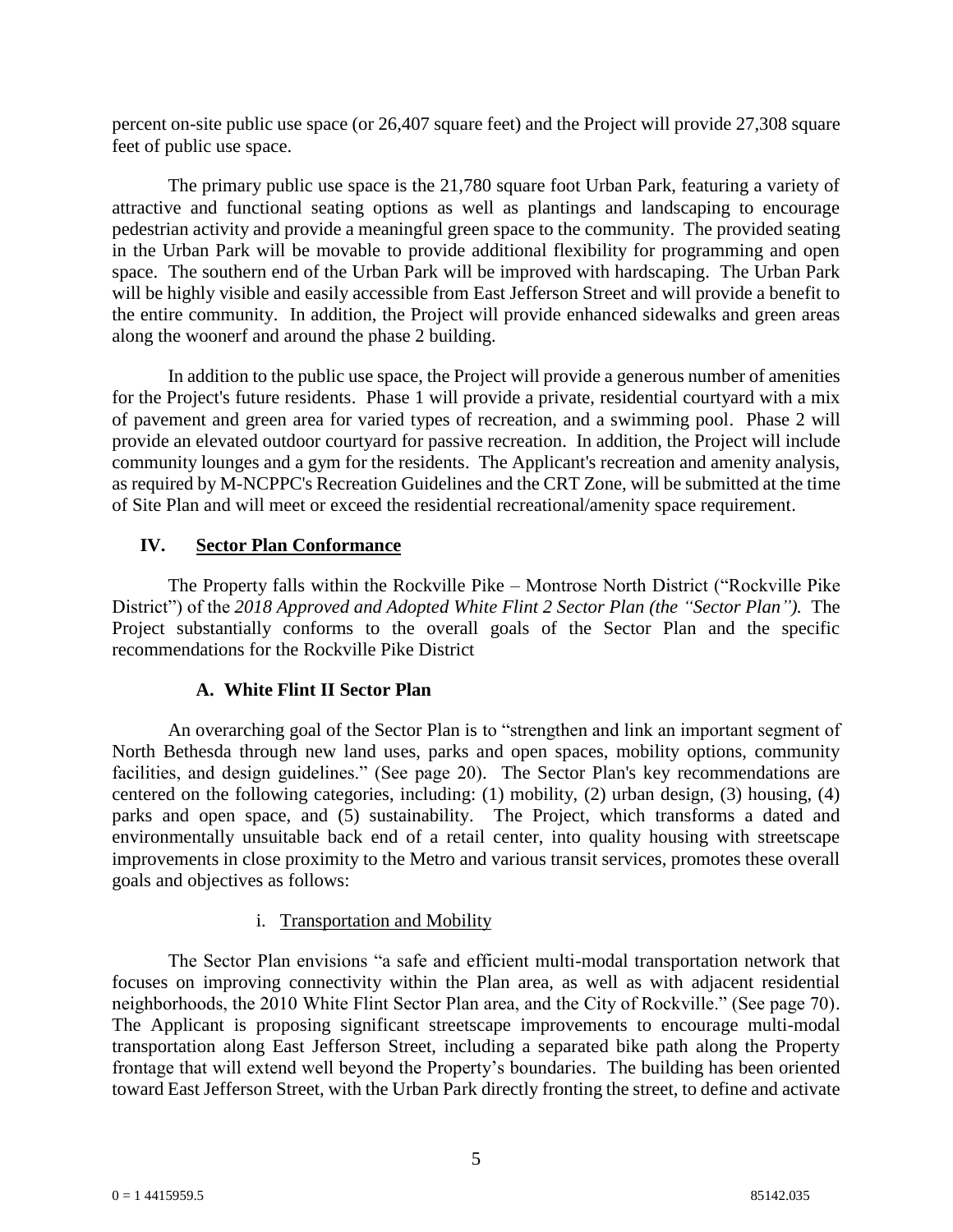the pedestrian environment. The preservation and enhancement of the northern and southern drives will promote desired mid-block connections. These streetscape enhancements, coupled with the Property's proximity to the Metro station and other forms of transit, will promote the Sector Plan's goals of reducing vehicular-dependency and promoting walkability/transit ridership.

### ii. Urban Design

The Sector Plan states an intention to "concentrate additional density in areas with potential to create mixed-use activity centers in support of ongoing County efforts to transform these areas" as well as to "promote compatibility among new development, adjacent high-density development, and existing low-density residential communities." (See page 24). In turn, the Sector Plan recommends that redevelopment promote either above-grade or below-grade parking, and encourage quality building and site design elements.

As mentioned above, the building placement and architecture has been designed to define and activate the pedestrian realm. The introduction of the woonerf will provide additional opportunities to engage the pedestrian realm while creating connections to the Project's structured parking. The mid-rise multi-family structure, with a height of 7 stories, provides an appropriate transition between the single-family homes across East Jefferson Street and the more intensive uses along Rockville Pike where heights up to 150 feet are permitted pursuant to the zoning.

## iii. Housing

The Sector Plan recommends "mixed use residential development in transit oriented areas and other strategic locations…to meet future needs ad to contribute to the County's long-term vitality." (See page 58). The Project will provide quality housing including 15 percent MPDUs in close proximity to the Twinbrook Metro station and nearby community amenities. The final unit mix, which will be determined at Site Plan, is anticipated to include one- and two-bedroom units, with varying layouts. This infill development Project provides needed housing opportunities in a transit-oriented area.

# iv. Parks and Open Space

The Sector Plan proposes a variety of public parks and green spaces throughout the area. The Sector Plan notes that "parks, trails, and open spaces are essential to providing recreational needs for a diverse population." (see page 84). As such, the Sector Plan (page 40) recommends two half-acre neighborhood greens on the entire Federal Plaza site to be integrated into new development. While the Property represents only 35 percent of Federal Plaza's total land area (i.e. Lots 1 and 2), it nonetheless is providing one of the two recommended half-acre parks. The Urban Park will be located on the northern edge of the Property and will include a variety of seating options and green space for passive recreation. The Urban Park is positioned along East Jefferson Street to further engage the entire community.

# v. Sustainability

The Sector Plan notes that the recommendations for environmental sustainability "contribute to long-term economic productivity, physical and mental health and well-being, social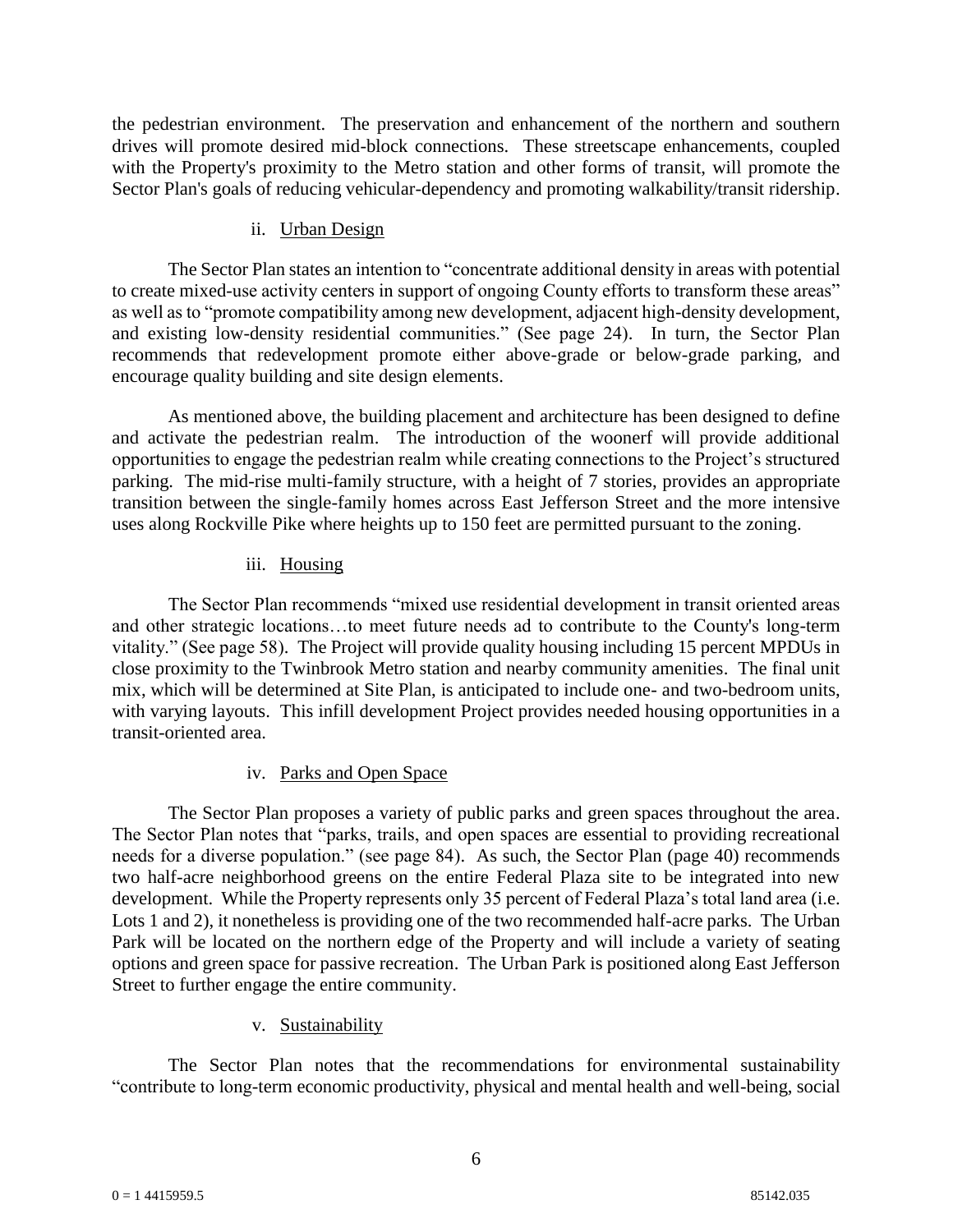equity, and efficient use of resources." (See page 62). The Project promotes many aspects of sustainability. The Property will introduce stormwater management facilities where none currently exists. Additionally, the Project's proximity to multi-modal transportation, and the provision of a separated bike lane along East Jefferson Street, supports the Sector Plan's goals of discouraging vehicular dependency and "reducing per-capita carbon emissions, improve[ing] air quality, and providing healthful exercise." (See page 64). The proposed building will also comply with the County's green building law and will provide innovative green roofs with a high void ratio; a white roof; solar panels on the existing retail structure; and electric vehicle charging stations for 10 percent of the total number of parking spaces. In addition, the Project will adaptively reuse the existing structure on the Property.

## **B. Rockville Pike District Recommendations**

The Sector Plan specifically recommends rezoning the Property to "promote more intense mixed use development that contributes to the Sector Plan's benefits." (See page 40). The Sector Plan acknowledges that the land use and zoning recommendations for this area "will permit new residential and non-residential development for Federal Plaza and commercial properties along Rockville Pike." As such, the Applicant is proposing to redevelop the western portion of the existing shopping center into a high quality, mixed-use retail and residential Project, with a halfacre Urban Park and east-west connections to Rockville Pike.

## **V. White Flint Design Guidelines**

The Property falls within the Montrose North District ("Montrose North District") of the *2019 Approved and Adopted Urban Design Guidelines for Rock Spring & White Flint 2 Sector Plans* (the "Design Guidelines")*.* The Project substantially conforms to the overall goals of the Design Guidelines and the specific recommendations for the Montrose North District. The Design Guidelines for the Montrose North District are organized around six urban design principles as described below:

# *(1) Promote the conversion of single-use areas into mixed-use places;*

As stated previously, the Applicant will convert an outdated retail space into a mixed-use residential community with streetscape improvements within nearby access to retailers and quality housing. Approximately 103,965 square feet of retail space in the existing structure will be retained and the large surface parking lot will be converted into a residential development with a half-acre park. The phase 2 building will provide up to 5,000 square feet of additional retail uses on the Property.

## *(2) Integrate mobility alternatives with a focus on pedestrian and bike connections to amenities and destinations;*

The Project promotes this goal in three distinct ways by: 1. providing a separated bike land that will extend approximately 1,630 feet along East Jefferson Street and include the Property frontage; 2. constructing the road diet to promote bike and pedestrian movements; and 3. improving the streetscape along the Property's frontage.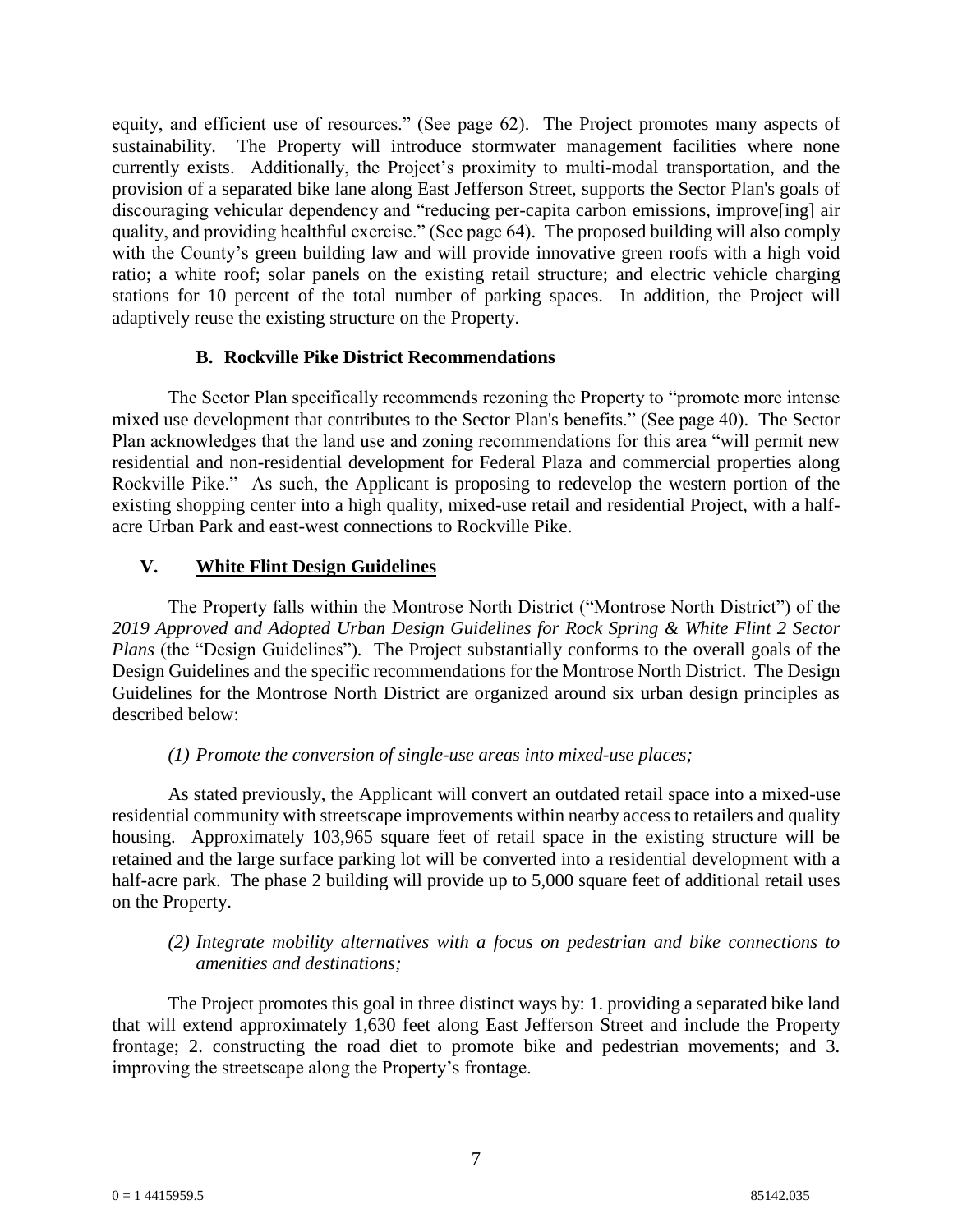### *(3) Design buildings, public spaces, and streets for pedestrian engagement and comfort;*

The Project was carefully designed to provide safe pedestrian access along East Jefferson Street, which has traditionally served as a primarily vehicular focused right-of-way. The Project's Urban Park and woonerf, directly fronting East Jefferson Street will engage the pedestrian realm. The connecting stoops and entrances, on the ground level of the residential structure to the Urban Park, will further activate the pedestrian space. Additionally, the building height and mass provide an appropriate transition from the single-family homes on the west of East Jefferson Street to the more intensive uses and higher allowable heights along Rockville Pike.

## *(4) Complement urban development with easily accessible and high-quality public and private parks, and open spaces; and*

The proposed half-acre Urban Park will be very accessible to the surrounding neighborhood and is designed to activate the public realm and invite both passive and active recreation opportunities to the site. In addition, the woonerf is designed to functionally extend the open space on the Property and will be accompanied with varied seating and landscaping to further activate the space.

### *(5) Apply sustainable design practices to protect natural resources and improve the health of residents in the plan areas.*

The Project provides desired residential units within walking distance of the Twinbrook Metro station and commercial and retail services. It transforms a suburban parking lot with no stormwater management to a mixed use development complete with green roofs, stormwater management and solar panels.

### **VI. Zoning Ordinance Conformance**

# **A. Objectives**

Section 4.5.1 of the Zoning Ordinance provides that the CRT zone "permit[s] a mix of residential and nonresidential uses at varying densities and heights. The zone promotes economically, environmentally, and socially sustainable development patterns where people can live, work, recreate, and access services and amenities." Specifically, the CRT zone is "intended for small downtown, mixed-use, pedestrian-oriented centers and edges of larger, more intense downtowns." The Project responds to the specific objectives of the CRT Zone as follows:

### *i. Implement the recommendations of applicable master plans;*

As discussed in Sections IV and V above, the Project promotes the goals and recommendations of the Sector Plan and associated Design Guidelines.

> ii. Target opportunities for redevelopment *of single-use commercial areas and surface parking lots with a mix of uses;*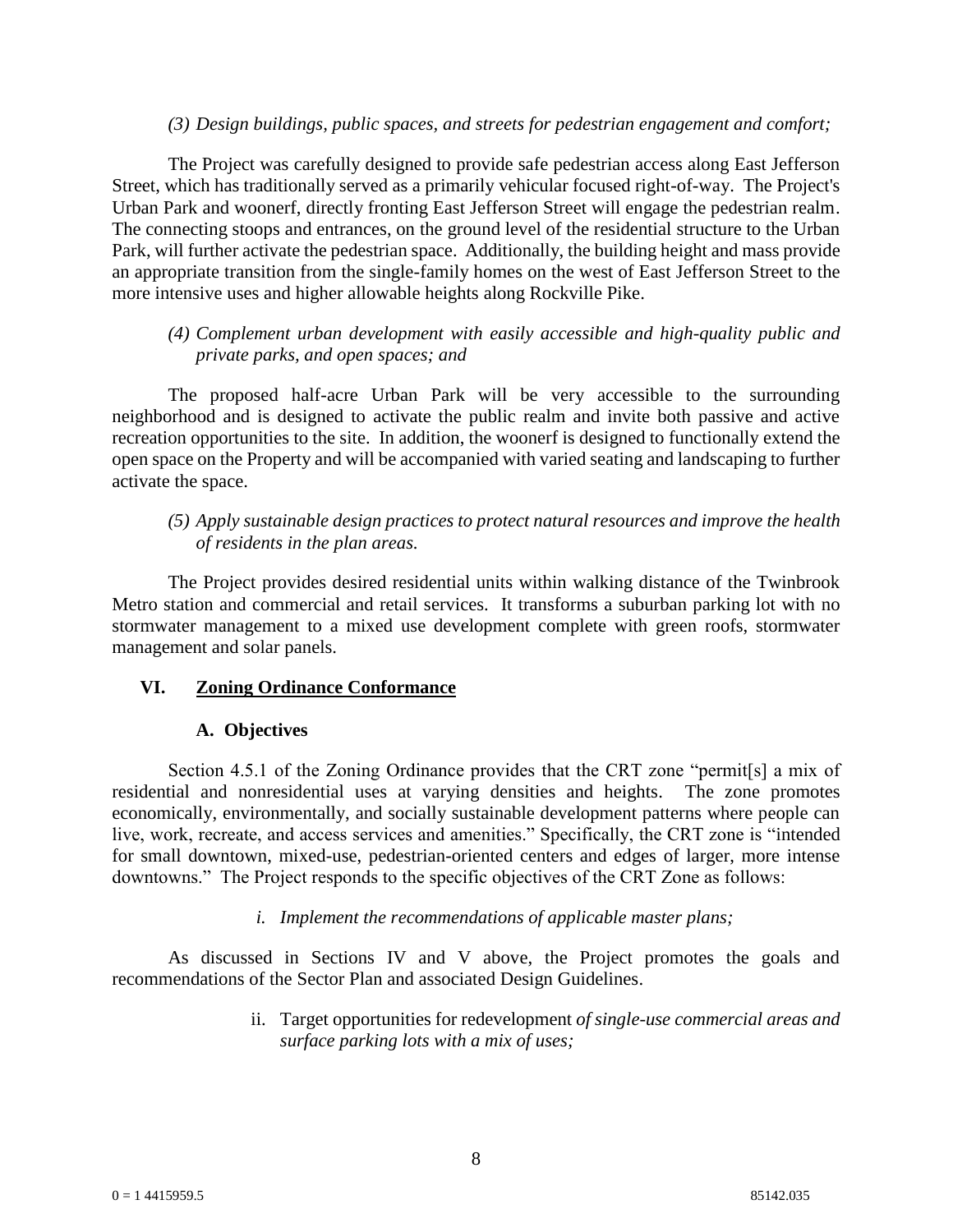The Project provides an opportunity to redevelop a parking lot associated with the aging rear portion of a retail shopping center with an engaging, pedestrian-oriented residential development and Master Plan recommended Urban Park. The Project will provide additional housing opportunities within walking distance of various transit options and the existing employment base and commercial services within the area.

> iii. Encourage *development that integrates a combination of housing types, mobility options, commercial services, and public facilities and amenities, where parking is prohibited between the building and the street;*

The Project provides desirable, high-quality housing opportunities and an Urban Park within one-half mile of the Twinbrook Metro station. The Project contributes residential living units to this area of North Bethesda, to further support the surrounding commercial uses.

The Project is oriented toward East Jefferson Street and will significantly improve the pedestrian environment, as discussed above. The Urban Park and woonerf will engage the Property's frontage and provide a community amenity in place of an impervious parking lot.

> iv. Allow *a flexible mix of uses, densities, and building heights appropriate to various settings to ensure compatible relationships with adjoining neighborhoods;*

The Project is designed in compliance with the Zoning Ordinance requirements, with a maximum height of 87 feet. The Project is appropriately scaled to the adjacent residential neighborhoods to the west.

> v. Integrate *an appropriate balance of employment and housing opportunities; and*

The Project will provide additional housing opportunities to support commercial and employment services throughout North Bethesda and will include 15 percent MPDUs.

> vi. *Standardize optional method development by establishing minimum requirements for the provision of public benefits that will support and accommodate density above the standard method limit.*

The Project will provide public benefit points in five different categories in accordance with the requirements in Section 4.5.4.A.2, which is described in detail in Section VI.B of this Statement.

### **B. Special Regulations for the Optional Method of Development and Development Standards**

Properties development under the Optional Method of Development must comply with the general requirements and development standards of the CRT Zone and must provide public benefits under Section 4.5.4.A.2 to obtain greater density and height than allowed under the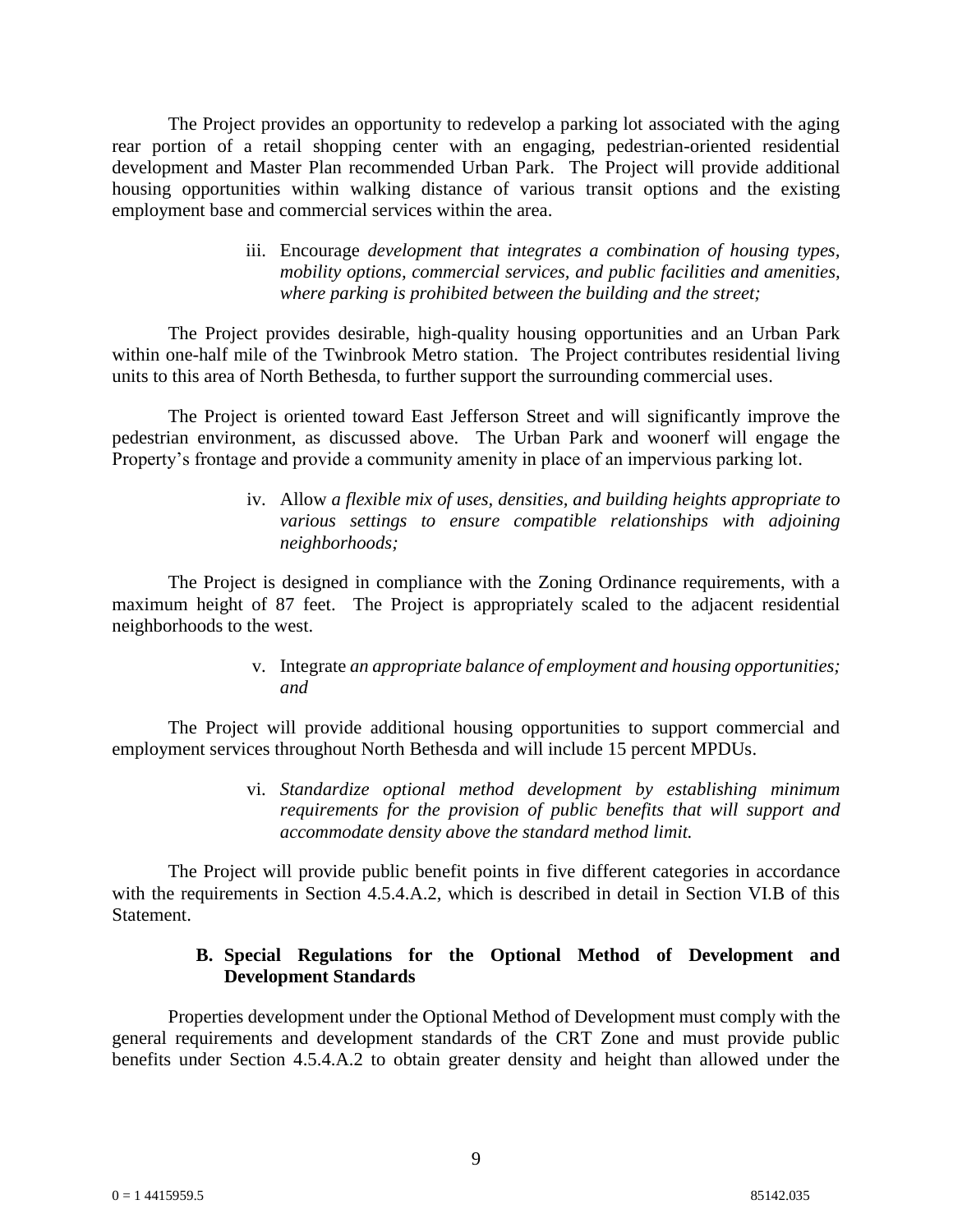Standard Method of Development. The Project complies with the development standards as follows:

|                                                               | PROJECT DATA TABLE: CRT-2.25, C-0.75, R-1.5, H-75                                                |                                                                                       |
|---------------------------------------------------------------|--------------------------------------------------------------------------------------------------|---------------------------------------------------------------------------------------|
|                                                               | SUBJECT PROPERTY: 1776 E JEFFERSON STREET                                                        |                                                                                       |
|                                                               | PERMITTED / REQUIRED PER<br>THE ZONING ORDINANCE                                                 | PROPOSED BY PRELIMINARY /<br><b>SKETCH PLAN</b>                                       |
| GROSS TRACT AREA                                              | $\overline{\phantom{a}}$                                                                         | 283,914 SF (6.52 AC)                                                                  |
| PREVIOUS DEDICATIONS                                          | ä,                                                                                               | 19,840 SF (0.46 AC)                                                                   |
| PROPOSED DEDICATIONS                                          |                                                                                                  | N/A                                                                                   |
| <b>NET LOT AREA</b>                                           |                                                                                                  | 264,074 SF (6.06 AC)                                                                  |
| FLOOR AREA RATIO (FAR)<br>$(FAR = GFA / GTA)$                 | CRT - 2.58 FAR (732,499 SF)<br>C-0.75 FAR (212,936 SF)<br>R - 1.83 FAR (519,563 SF) <sup>1</sup> | CRT - 2.05 FAR (583,016 SF)<br>C - 0.38 FAR (108,965 SF)<br>R - 1.67 FAR (474,051 SF) |
| <b>EXISTING COMMERCIAL</b>                                    |                                                                                                  | 135,446 SF<br>(103,965 SF TO REMAIN +<br>31,481 SF TO BE REMOVED)                     |
| PROPOSED COMMERCIAL                                           |                                                                                                  | 5.000 SF                                                                              |
| <b>EXISTING RESIDENTIAL</b>                                   |                                                                                                  | 0 SF                                                                                  |
| PROPOSED RESIDENTIAL                                          |                                                                                                  | 474,051 SF                                                                            |
| PUBLIC OPEN SPACE (% OF NET LOT AREA)                         | 10% (26,407 SF) PER §4.5.4.B.1                                                                   | 10.3% (27,308 SF)                                                                     |
| MAXIMUM BUILDING HEIGHT                                       | 75'                                                                                              | $87'$ $^2$                                                                            |
| MODERATELY PRICED DWELLING UNITS (MPDU's)                     | 12% TO 25%                                                                                       | 15%                                                                                   |
| MINIMUM BUILDING SETBACKS                                     |                                                                                                  |                                                                                       |
| FRONT (OFF E JEFFERSON ST)                                    | 0'                                                                                               | 4'                                                                                    |
| SIDE (NORTH SIDE)                                             | O.                                                                                               | 47'                                                                                   |
| SIDE (SOUTH SIDE)                                             | $\mathbf{0}^{\prime}$                                                                            | 49'                                                                                   |
| REAR (EAST SIDE)                                              | 4'                                                                                               | 162'                                                                                  |
| <b>BUILD TO AREA (BTA)</b><br>(MAX SETBACK & MIN % OF FACADE) |                                                                                                  |                                                                                       |
| FRONT (OFF E JEFFERSON ST)                                    | TBD BY OPTIONAL METHOD                                                                           | 37.1% WITHIN 15'                                                                      |
| <b>BUILDING ORIENTATION</b>                                   |                                                                                                  |                                                                                       |
| ENTRANCE FACING STREET OR OPEN SPACE                          | TBD BY OPTIONAL METHOD                                                                           |                                                                                       |
| TRANSPARENCY, FOR WALLS FACING A STREET OR OPEN SPACE         |                                                                                                  |                                                                                       |
| <b>GROUND STORY</b>                                           | TBD BY OPTIONAL METHOD                                                                           |                                                                                       |
| UPPER STORY                                                   | TBD BY OPTIONAL METHOD                                                                           |                                                                                       |

<sup>1</sup> THE PROJECT IS PROVIDING 15% MPDUs AND, THEREFORE, QUALIFIES FOR A BONUS DENSITY OF 22% (283,914 \* 1.5 \* 0.22 = 93,692 SF) UNDER SECTION 59-4.5.2.C.1.a OF THE ZONING ORDINANCE IN ADDITION TO THE BASE ALLOWABLE RESIDENTIAL DENSITY OF 1.5 FAR (425,871 SF).

<sup>2</sup> AS A PROJECT EXCEEDING 12.5% MPDUs, ADDITIONAL BUILDING HEIGHT OVER MAPPED ZONE HEIGHT OF 75 FEET IS PERMITTED TO PROVIDE THE MPDUs PURSUANT TO THE FORMULA CONTAINED IN SECTION 59-4.5.2.C.7 OF THE ZONING ORDINANCE.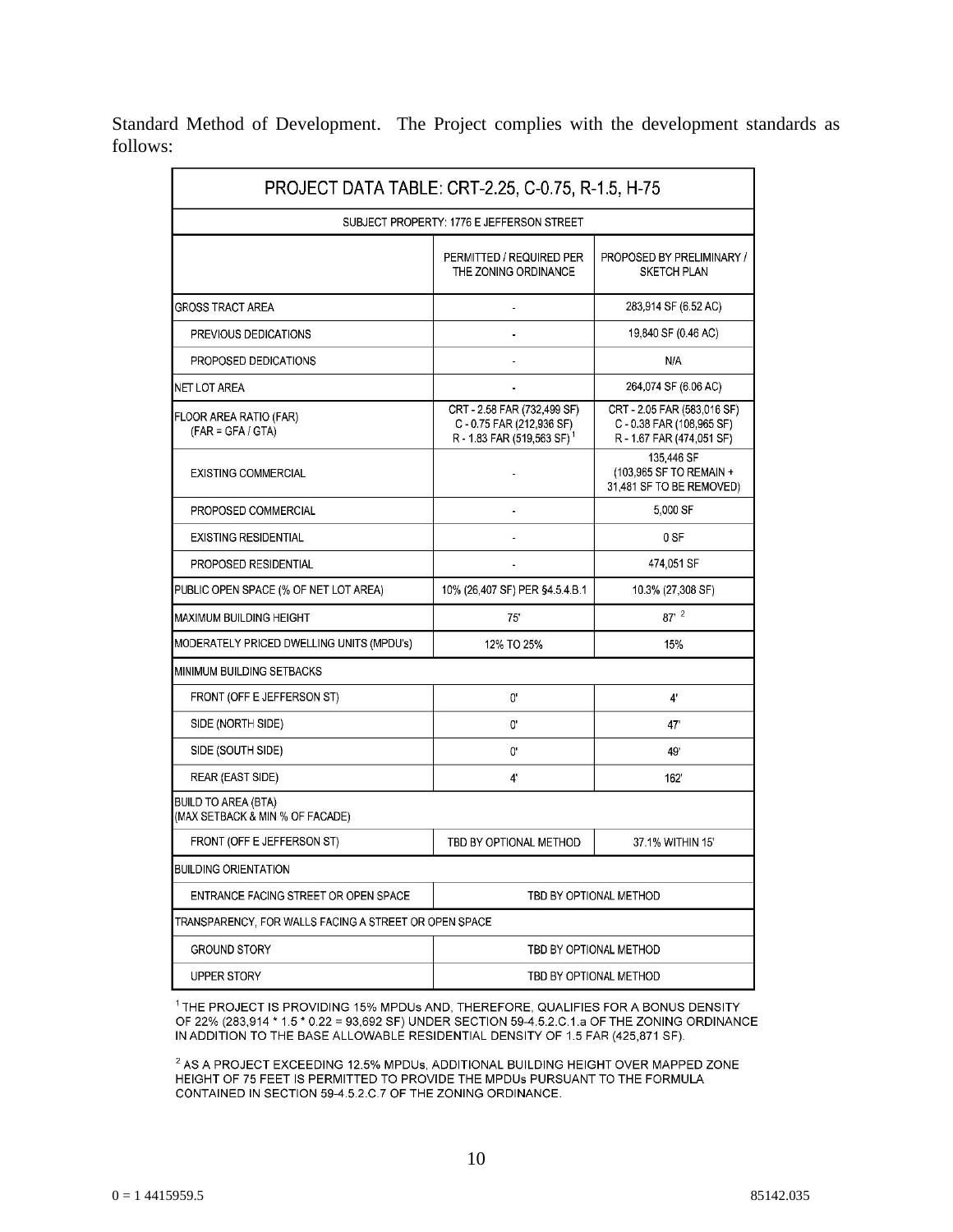The Applicant requests a parking waiver pursuant to Zoning Ordinance Section 6.2.10. In order to make a minor adjustment to the required drive aisle widths. As required by Section 6.2.5. G., the required drive aisle width is 20 feet. However, the existing column grid requires that this width be reduced by one foot to 19 feet every 20 feet. The 19 foot width will still allow sufficient room for vehicle travel and turning movements within the garage.

The Project will provide the required public benefits to address the Incentive Density Guidelines for the CRT Zone. The Applicant is seeking 371,305 square feet of incentive density above the allowable Standard Method of Development density of 283,914 square feet (1.0 FAR). The Project will achieve at least 79.24 public benefit points from five categories. Specifically, it is anticipated that the Project will provide the following public benefits:

| <b>Public Benefit</b>                       | <b>Total Points Possible</b> | <b>Total Points Achieved</b> |
|---------------------------------------------|------------------------------|------------------------------|
| <b>Transit Proximity</b>                    | 25                           | 15                           |
|                                             |                              |                              |
| <b>Connectivity and Mobility</b>            |                              |                              |
| <b>Through-Block Connection</b>             | 20                           | 10                           |
|                                             |                              |                              |
| <b>Diversity of Uses and Activities</b>     |                              |                              |
| Moderately Priced Dwelling Units            | N/A                          | 30                           |
|                                             |                              |                              |
| <b>Quality Building and Site Design</b>     |                              |                              |
| <b>Structured Parking</b>                   | 20                           | 9.24                         |
|                                             |                              |                              |
| <b>Building Reuse</b>                       | 100                          | 15                           |
|                                             |                              |                              |
| <b>TOTAL POINTS</b>                         | $\overline{a}$               | 79.24                        |
| <b>TOTAL NUMBER OF</b><br><b>CATEGORIES</b> | 3                            | 5                            |

• Transit Proximity: The Property is located approximately 0.5 miles away from the Twinbrook Metrorail station, qualifying the Property for Level 1 transit proximity. As such, the Property qualifies for 15 public benefit points.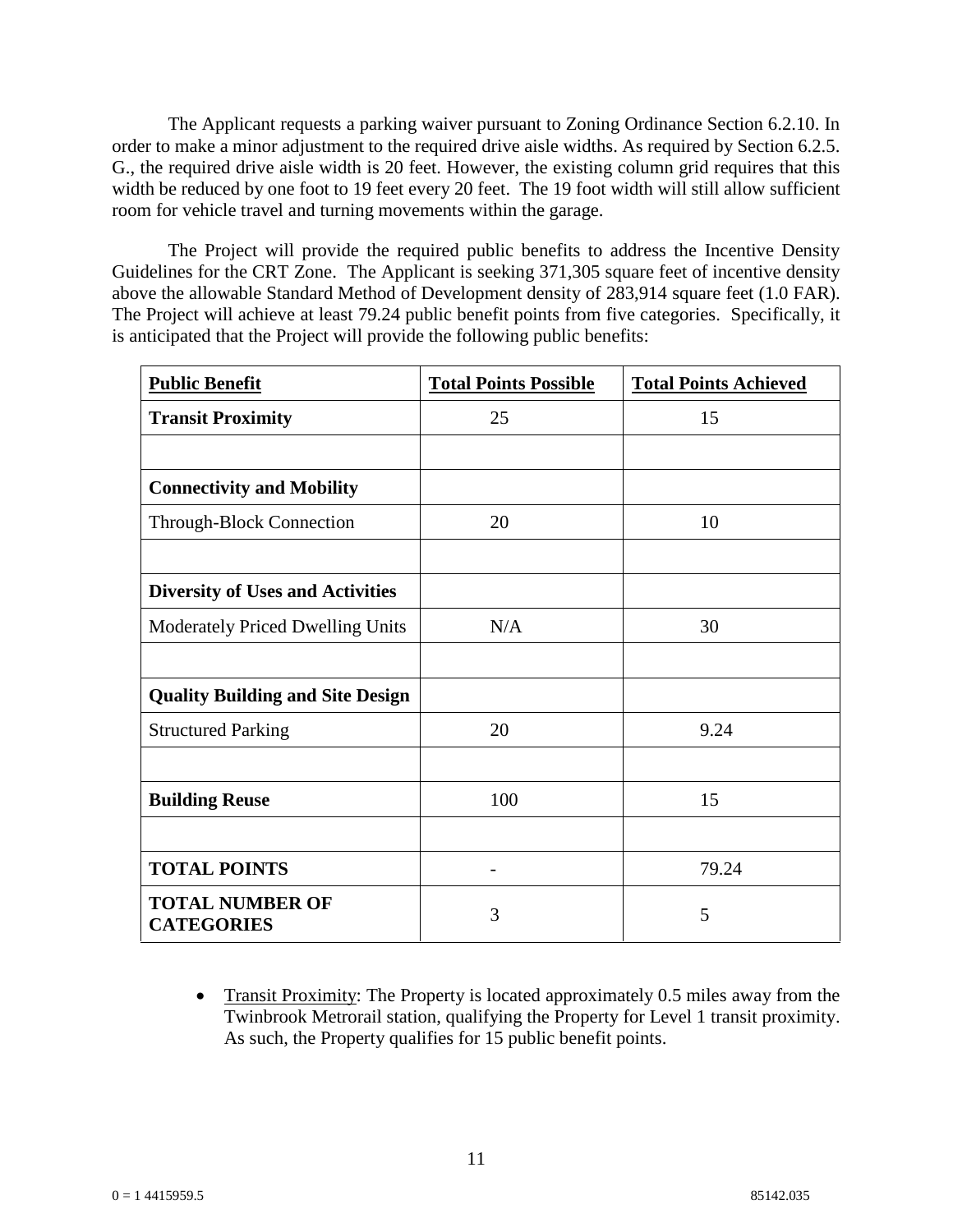- Through-Block Connection: The Applicant will improve the existing east-west connections between East Jefferson Street and the shared property line with Lot 1. The through-block connection will be enhanced with extended sidewalks to encourage safe pedestrian access and street trees to further engage the pedestrian realm.
- Moderately Priced Dwelling Units: The Project will provide a minimum of 15 percent MPDUs. Per the Zoning Ordinance, 12 public benefit points are available for every 1 percent of MDPUs greater than 12.5 percent. As such, the Project is seeking 30 public benefit points from this category.
- Structured Parking: Of the total 719 proposed parking spaces, 665 will be provided in above-grade parking structures. As such, the Project is entitled to 9.24 public benefit points.
- Building Reuse: The Project is retaining the existing 130,656 square foot retail building and converting approximately 26,691 square feet to parking. The public benefit points calculation is not directly applicable to this adaptive reuse situation. The Applicant is requesting 15 points for the creative adaptive reuse of the existing structure.

## **VII. Findings Required for Sketch Plan Approval**

The purpose of this portion of the Statement is to provide justification that the Sketch Plan satisfies the requirements of Section 7.3.3.E, which govern the approval of a Sketch Plan application. As set forth, the Sketch Plan satisfies each of these requirements:

> **A.** The Sketch *Plan meets the objectives, general requirements, and standards of the Zoning Ordinance.*

As discussed in this statement, this Application satisfies the objectives, general requirements, and standards of the CRT Zone.

> **B.** *The Sketch Plan substantially conforms with the recommendations of the applicable master plan.*

The Project's conformance with the goals and objectives of the Sector Plan and associated Design Guidelines is discussed in Section IV and V above.

> **C.** The *Sketch Plan satisfies any development plan or schematic development plan in effect on October 29, 2014.*

This provision is not applicable.

**D.** The *Sketch Plan achieves compatible internal and external relationships between existing and pending nearby development.*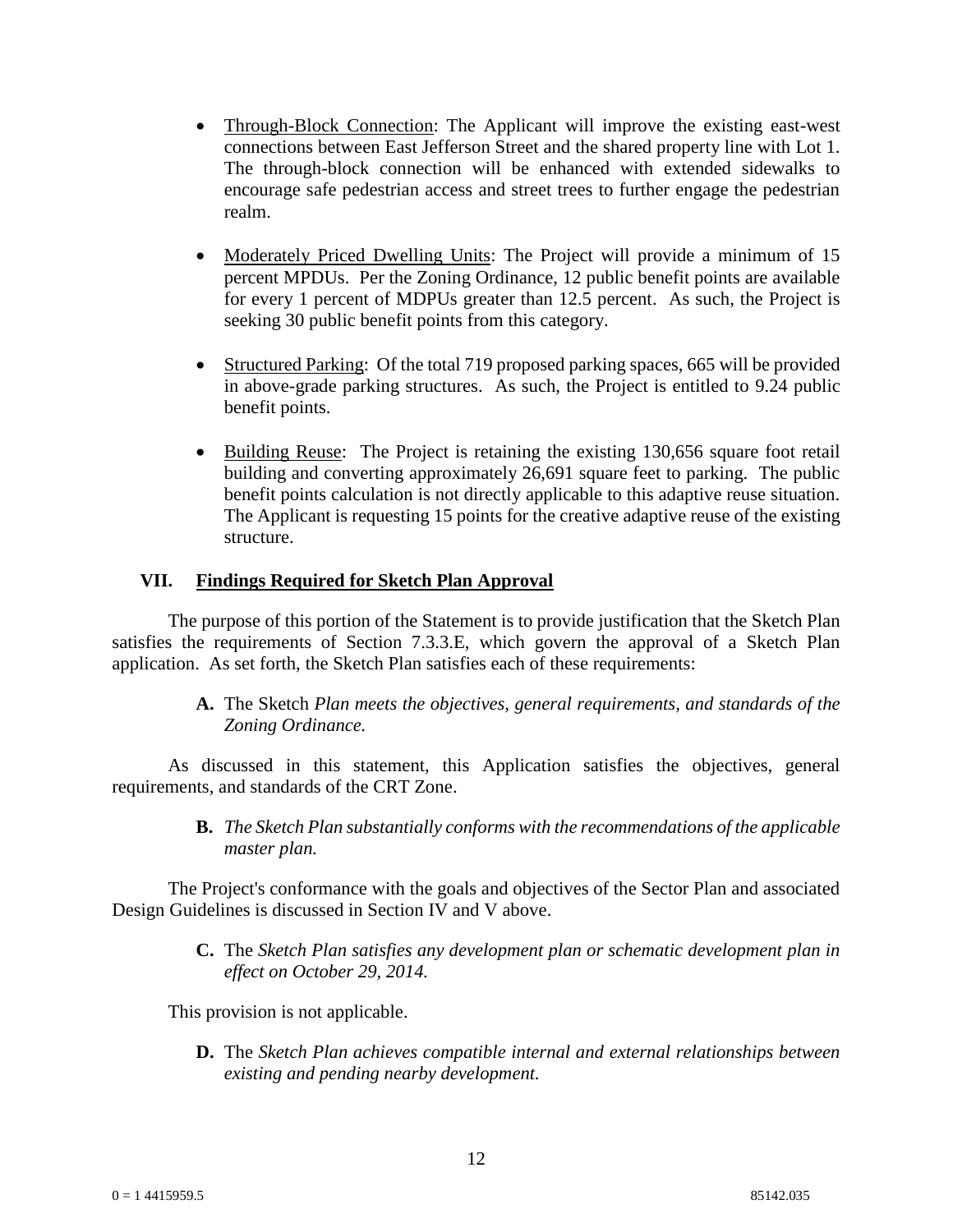The Project adheres to the height and density recommendations contained in the Zoning Ordinance. The Project will provide attractive, quality housing and public use amenities at a scale comparable with the existing uses in the vicinity.

## **E.** The *Sketch Plan provides satisfactory general vehicular, pedestrian, and bicyclist access, circulation, parking and loading.*

As discussed in this Statement, the Project provides safe and efficient vehicular, pedestrian, and bicyclist access circulation and parking. The Project includes a separated bike path that extends beyond the Property's frontage on East Jefferson Street. The Applicant has proposed to consolidate the access points to the Property along East Jefferson Street from four to three, and will transform the access point in the middle into a woonerf. The woonerf will allow concurrent travel for both pedestrian and vehicular travel. The Applicant will also retain the east-west connections between East Jefferson Street and Rockville Pike, and will improve the connecting roads with street trees, lighting, and sidewalks. The proposed Urban Park will front on East Jefferson Street, activating the pedestrian realm and providing opportunities for passive and active recreation in close proximity to the Twinbrook Metro station.

Access to loading and parking to serve the proposed residential use will occur internal to the Property and will not interfere with the public road system. The Applicant will also provide parallel parking spaces along the east-west connections between East Jefferson Street and Rockville Pike.

### **F.** *The Sketch Plan proposes an outline of public benefits that supports the requested incentive density and is appropriate for the specific community; and*

As described in detail in Section VI.B, the public benefit points being provided as part of this Project are appropriate for the incentive density and will provide a number of important benefits to the community.

> **G.** *The Sketch Plan establishes a feasible and appropriate phasing plan for all structures, uses, rights-of-way, sidewalks, dedications, public benefits, and future preliminary and site plan applications.*

The Project will be completed in two separate phases. Importantly, the Urban Park will be delivered with phase 1. The streetscape improvements and the implementation of the road diet will be delivered with phase 2.

### **VIII. Findings Required for Preliminary Plan Approval**

The purpose of this portion of the Statement is to provide justification that the Preliminary Plan satisfies the applicable provisions of Section 50.4.2.D of the Subdivision Regulations.

### **A. Subdivision Regulation Compliance**

The Preliminary Plan demonstrates that the size, width, shape, and orientation of the proposed lot will be appropriate for the location of the proposed subdivision.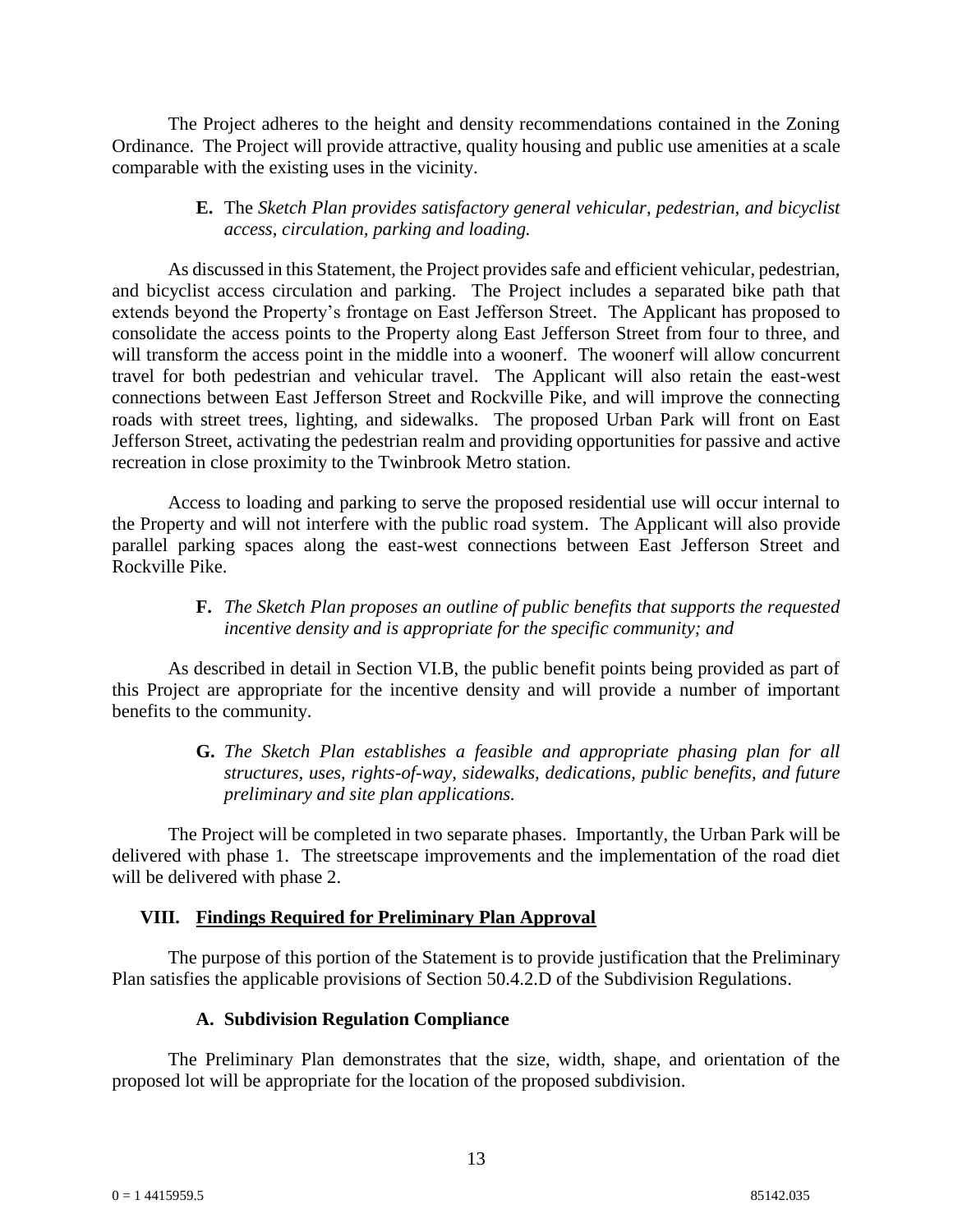### **B. Substantial Conformance to the Master Plan**

The Project substantially conforms to the Master Plan, which is described in detail in Section IV of this Statement.

## **C. Adequate Public Facilities**

# i. Traffic

Pursuant to the LATR filed in conjunction with this application, the existing Property generates 355 AM person trips and 907 PM person trips and 189 AM vehicle trips and 468 PM vehicle trips. The Project will generate 534 AM person trips and 1,076 PM person trips and 281 AM vehicle trips and 562 PM vehicle trips, thus resulting in a net increase of 179 AM person trips and 169 PM person trips and 98 AM vehicle trips and 94 PM vehicle trips.

As provided in the LATR, the Applicant proposes the following:

- Improve the four curb ramp ADA deficiencies with new ADA compliant curb ramps at the northern and southern site driveways and install a continuous sidewalk at the consolidated center site driveway where two ramped driveway crossings currently exist.
- Install three new streetlights along East Jefferson Street adjacent to the site. Two lights would be installed along the east side of the roadway along the site frontage and one would be installed on the west side of the roadway. This would result in adequate spacing of 150-ft on alternating sides of the road for a currently deficient section with a gap of 600-ft between existing streetlights.
- Implement the Road Diet along East Jefferson Street from the Rollins Avenue intersection to approximately 1,630 feet to the south terminating at the pedestrian HAWK signal located adjacent to Bender JCC of Greater Washington, to include the following:
	- o The road diet package includes approximately 175 feet of off-site improvements north of the site, 500 feet of improvements along the site and 960 feet of improvements to the south of the site.
	- o Replace the existing: 35-mph roadway with four to five lane section with two (2) 12-ft wide northbound lanes, two (2) 12-ft wide southbound lanes and a two-way left-turn lane at some locations with a 25-mph roadway with one (1) 11-ft wide northbound lane, one (1) 11-ft wide southbound lane and a two-way left-turn lane at some locations.
	- o Maintain the northbound approach at the Rollins Avenue intersection with a separate right-turn lane.
	- o Restripe the southbound approach of East Jefferson Street at the Rollins Avenue intersection to convert the shared through-left lane to a left-turn only lane.
	- o Provide a striped buffer along the west side of the roadway with breaks for bus stops. The reduction in speed and provision of this buffer would improve the Pedestrian Level of Comfort along the west side of the roadway to acceptable levels within the study area.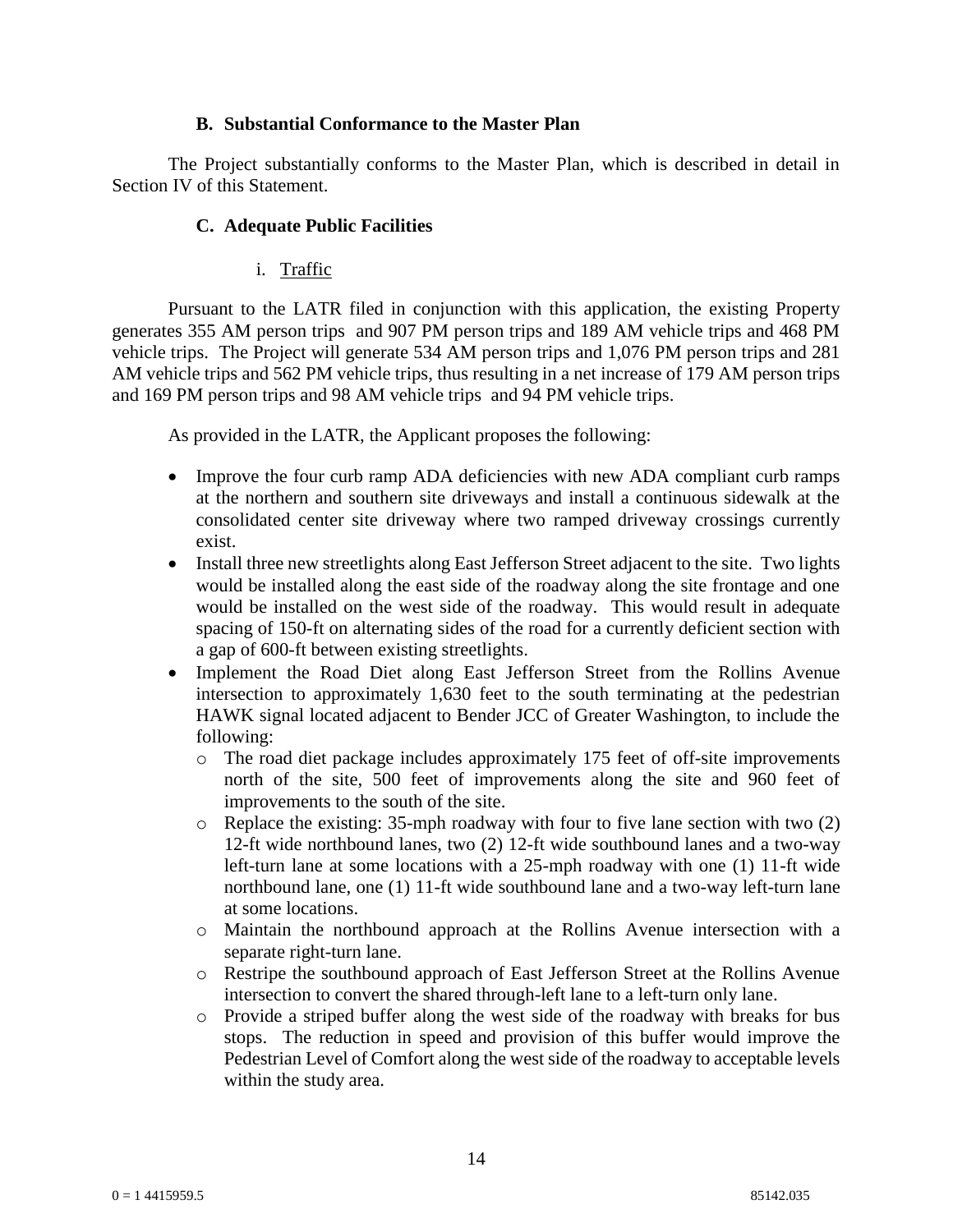- o Provide a two-way separated bikeway along the east side of the roadway with a width of ten feet plus a two-foot striped buffer with flexible bollard posts between the bikeway and the adjacent northbound vehicular travel lane. The provision of this bike facility would complete the Bicycle Master Plan required facilities within the Project study area.
- o Provide a boarding island adjacent to the site between the northbound vehicular lane and the bikeway to accommodate a bus stop with shelter. At this location, the bikeway would ramp up and narrow to 8-ft in width.
- o Provide a shared cycle track style bus stop to the south of the site at the existing Ride-On stop 28228.

Importantly, approximately 235 feet of the proposed 1,630 foot bikeway and road-diet is located beyond the southern border of the Pedestrian Level of Comfort, streetlight and Bicycle System adequacy test boundaries. The provision of this additional segment by the Project offsets any Project related impact within the study areas where deficiencies were identified that may not be specifically addressed within the above listed improvement program.

## ii. School Capacity

The Project is assigned to Farmland Elementary School, Tilden Middle School, and Watkins Mill High School. Based on the FY2022-2023 Annual School Test, the Project will generate 25 elementary school students (.051 \* 500), 12 middle school students (.024 \* 500), and 15 high school students (.030 \* 500). Tilden Middle School and Walter Johnson High School have adequate capacity and will not require Utilization Premium Payments. However, Farmland Elementary School has a surplus of approximately 86 students, and thus will require a Tier 1 Utilization Premium Payment.

### iii. Other Services

The Property is already served by existing water and sewer. The Property is located within water and sewer categories W-1 and S-1. Water and sewer needs are expected to be met by the Washington Suburban Sanitary Commission ("WSSC") through connections to the existing water and sewer lines.

Electric, gas and telecommunications services will also be available. Other public facilities and services – including police stations, firehouses, and health care facilities – are currently adequate and will continue to be sufficient following construction of the Development. Therefore, the public facilities will be more than adequate to support and service the area of the proposed subdivision.

# **D. Forest Conservation**

The Property is subject to the requirements of Chapter 22A of the Montgomery County code (the Forest Conservation Law). A Natural Resources Inventory/Forest Stand ("NRI/FSD") has been submitted for review and approval.